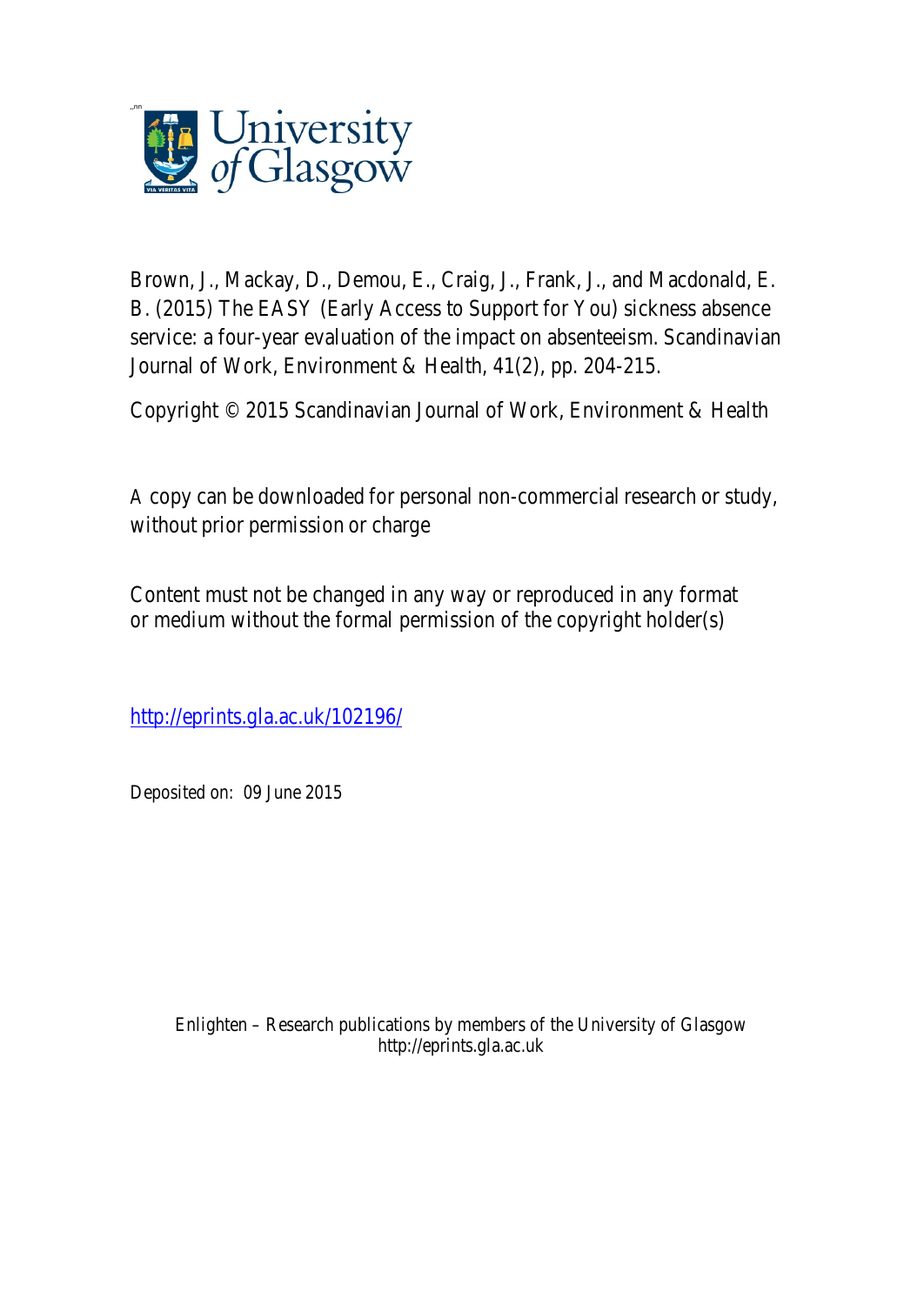

# *Original article*

Scand J Work Environ Health [2015;41\(2\):](http://www.sjweh.fi/show_issue.php?issue_id=310)204-215 doi:10.5271/sjweh.3480

**The EASY (Early Access to Support for You) sickness absence service: a four-year evaluation of the impact on absenteeism** by [Brown J](http://www.sjweh.fi/show_abstract.php?author_id=7821), [Mackay D,](http://www.sjweh.fi/show_abstract.php?author_id=7822) [Demou E,](http://www.sjweh.fi/show_abstract.php?author_id=7823) [Craig J,](http://www.sjweh.fi/show_abstract.php?author_id=7824) [Frank J](http://www.sjweh.fi/show_abstract.php?author_id=1311), [Macdonald EB](http://www.sjweh.fi/show_abstract.php?author_id=7825)

This study has evaluated a novel approach to managing sickness absence (the EASY service) from day one of absence. Although focused on the National Health Service in Scotland, the finding that a service of this type can reduce sickness absence among these employees is likely to be generalizable to other similar populations.

**Affiliation:** Institute of Health and Wellbeing, College of Medical, Veterinary and Life Sciences, University of Glasgow, Glasgow, G12 8RZ, United Kingdom. Judith.Brown@glasgow.ac.uk

Refers to the following texts of the Journal: [2012;38\(2\):134-143](http://www.sjweh.fi/show_abstract.php?abstract_id=3258) [2011;37\(2\):120-128](http://www.sjweh.fi/show_abstract.php?abstract_id=3141) [2006;32\(4\):257-269](http://www.sjweh.fi/show_abstract.php?abstract_id=1009)

**Key terms:** [absenteeism;](http://www.sjweh.fi/show_abstract.php?keyword_id=617) [case management](http://www.sjweh.fi/show_abstract.php?keyword_id=8059); [Early Access to Support](http://www.sjweh.fi/show_abstract.php?keyword_id=8057) [for You;](http://www.sjweh.fi/show_abstract.php?keyword_id=8057) [early intervention](http://www.sjweh.fi/show_abstract.php?keyword_id=4154); [EASY;](http://www.sjweh.fi/show_abstract.php?keyword_id=8056) [return to work](http://www.sjweh.fi/show_abstract.php?keyword_id=1123); [return-to-work;](http://www.sjweh.fi/show_abstract.php?keyword_id=5137) [RTW](http://www.sjweh.fi/show_abstract.php?keyword_id=6993); [sickness absence;](http://www.sjweh.fi/show_abstract.php?keyword_id=871) [sickness absence service;](http://www.sjweh.fi/show_abstract.php?keyword_id=8058) [telephone](http://www.sjweh.fi/show_abstract.php?keyword_id=8060) [intervention](http://www.sjweh.fi/show_abstract.php?keyword_id=8060)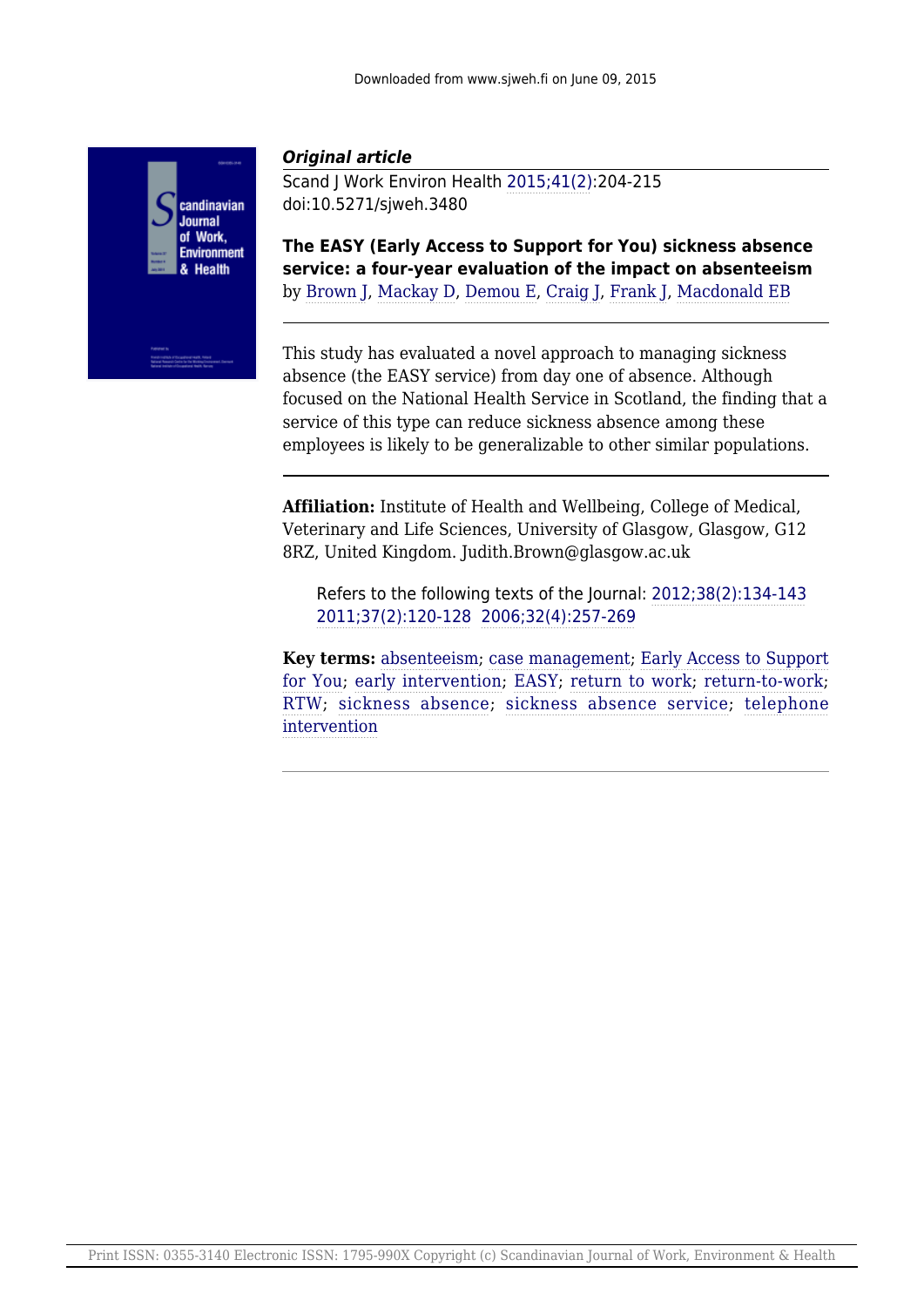*Scand J Work Environ Health. 2015;41(2):204–215. doi:10.5271/sjweh.3480*

# The EASY (Early Access to Support for You) sickness absence service: a four-year evaluation of the impact on absenteeism

*by Judith Brown, PhD,1 Daniel Mackay, PhD,2 Evangelia Demou, PhD,1, 3 Joyce Craig, MBA,4 John Frank, MD,5 Ewan B Macdonald, MBChB 1*

Brown J, Mackay D, Demou E, Craig J, Frank J, Macdonald EB. The EASY (Early Access to Support for You) sickness absence service: a four-year evaluation of the impact on absenteeism. *Scand J Work Environ Health*. 2015;41(2):204–215. doi:10.5271/sjweh.3480

**Objectives** In May 2008, the National Health Service (NHS) Lanarkshire (NHSL) implemented a unique telephone-based sickness absence management service entitled "EASY" (Early Access to Support for You). The EASY service supplements existing absence policies and enables telephone communication between the absentee, their line manager, and the EASY service from the first day of absence and referral to occupational health services at day ten. The aim of this study was to determine if the EASY service was effective between May 2008 and May 2012 in reducing sickness absence in NHSL compared to normal occupational healthcare in NHS Scotland and is, as such, a cost-saving intervention.

**Methods** This study included time-series analysis of health board sickness absence data and analyses of the EASY service database (survival analyses and Cox's proportional hazards model).

**Results** The EASY service was effective in reducing sickness absence by 21% in NHSL, whereas the nonspecific tightening of the sickness absence policies across the rest of Scottish NHS health boards reduced sickness absence by approximately 9%. The richness of the EASY database gave detailed information on absentees by cause, duration, job family, and reporting compliance. The mean duration of musculoskeletal absences was significantly shorter in years 2, 3, and 4 compared to year 1. Those absentees contacted by phone on the first day of absence were more likely to return to work than those contacted on subsequent days. The EASY service improves economic efficiency; the value of the hours saved from the reduced sickness absence exceeds the cost of operating the service.

**Conclusion** The study highlights the importance of an early telephone-based intervention for sickness absence management.

**Key terms** case management; early intervention; return to work; RTW; telephone intervention.

There are currently 140 million working days lost per year in the UK due to sickness absence, which equates to 2.2% of all working time or 4.9 days for each worker each year (1). Much sickness absence ends in a swift return to work however a significant number of absences last longer than they need to and each year >300 000 people fall out of work onto health-related state benefits (1, 2). Sickness absence has been found to be multi-causal, with the result that it is necessary to take

into account both the working environment and the relationship between employee and their employer in addition to managing the particular disabling condition (3). Sickness absence remains a significant problem for employees, employers, and society.

Given the public health burden of sickness absence, it is surprising that relatively little is known on the optimal occupational health (OH) intervention strategies for employees at high risk of sickness absence (4). The

Correspondence to: Dr. Judith Brown, Institute of Health and Wellbeing, College of Medical, Veterinary and Life Sciences, University of Glasgow, Glasgow, G12 8RZ, United Kingdom. [E-mail: Judith.Brown@glasgow.ac.uk]

<sup>&</sup>lt;sup>1</sup> Healthy Working Lives Group, Institute of Health and Wellbeing, College of Medical, Veterinary and Life Sciences, University of Glasgow, Glasgow, UK.

<sup>2</sup> Institute of Health and Wellbeing, College of Medical, Veterinary and Life Sciences, University of Glasgow, Glasgow, UK.

<sup>3</sup> MRC/CSO Social and Public Health Sciences Unit, University of Glasgow, Glasgow, UK.

<sup>4</sup> Craig Health Economics Consultancy Limited, Glasgow, UK.

<sup>5</sup> Scottish Collaboration for Public Health Research and Policy (SCPHRP), University of Edinburgh, Edinburgh, UK.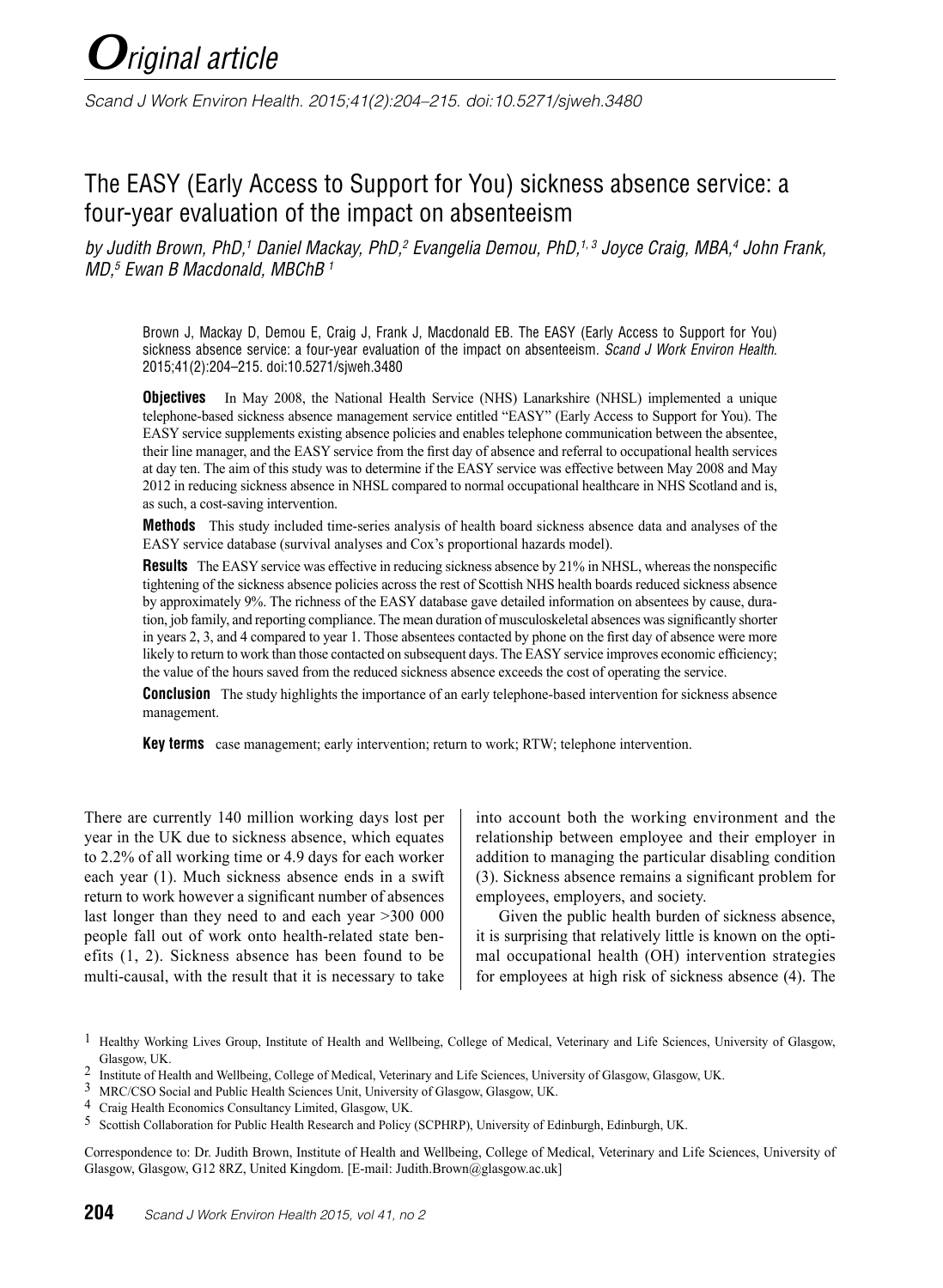National Institute for Health and Care Excellence (NICE) guidance on long-term sickness absence and incapacity considers early intervention, multidisciplinary approaches and interventions with a workplace component as important factors in the delivery of interventions to reduce long-term sickness absence (5). However, there is inconsistency in the definition of early intervention in different studies and some sickness absence interventions focus on those still in work and at risk of sickness absence (6–9). Recent systematic reviews found that multidisciplinary interventions involving consultation and consensus between all stakeholders (ie, the employee, health practitioners, and employer) to implement modifications for the absentee were consistently more effective than other interventions (6, 10). Palmer et al's systematic review further showed effort-intensive interventions were less effective than simple ones and that future research on sickness absence management interventions should focus on the cost-effectiveness of simple, low-cost interventions (11).

Many studies have evaluated the effectiveness of return to work (RTW) interventions after injury and illness (12–21). These have ranged from minimal postal intervention, OH phone intervention to multidisciplinary approaches involving workplace assessment, work modifications and importantly case management involving all stakeholders (22–25). However, to our knowledge there are far fewer studies or reviews of very early intervention under two weeks (26, 27), despite the fact that there are a number of commercially successful companies offering sickness absence management services to employers, which involve the employee being telephoned on day one (28, 29).

National Health Service (NHS) sickness absence rates tend to be higher than other sectors and rates within the NHS vary significantly by region and type of NHS body and also by job and grade (30–32). The Scottish Government set a challenging Health Improvement, Efficiency, Access, Treatment (HEAT) target of 4% sickness absence for NHS Scotland to be achieved by 31 March 2009 (33). In 2007 NHS Lanarkshire (NHSL, 11 000 people) had one of the highest levels of sickness absence (peaking at 7.35%) of all the mainland health boards in Scotland, despite applying all NHS policies directed at supporting sick employees and reducing sickness levels as measured by absence from work. These policies included: an attendance management policy (referral to occupational health services, OHS, for absences >28 days); training managers in RTW interviewing; provision of parental and special leave; open access to counselling and staff physiotherapy; and participation in the healthy working lives award scheme. In response to this HEAT target and cabinet minister criticism, NHSL and Salus (NHSL's provider of OH, safety and RTW services) facilitated an innovative approach to sickness

land ISD. We were provided with monthly sickness

absence management and introduced the EASY service (Early Access to Support for You) in May 2008 with all staff included by March 2009. Demou et al (34) have described the rationale and implementation of the EASY service in NHSL. In brief, this new telephonebased sickness absence management service provides early intervention based on the biopsychosocial model (35) applying cognitive behavioral principles, and utilizing evidence-based interventions (16, 22–24, 36). A brief description of the process follows.

After the employee notifies his manager of his absence, the manager contacts the EASY service. The absent staff member is telephoned on the first day of absence by an EASY administrator team member, selected for his good interpersonal communication skills and non-judgmental friendly support, who follows an algorithm of offering assistance. The employee is asked about the health problem causing the sickness absence episode and his views about returning to work. He is also informed about the following services to which he can self-refer if appropriate: (eg, OH, physiotherapy, counselling services); family-friendly leave entitlements; infection control, and cold/flu advice. After the call, the EASY call handler notifies the manager, usually by email, that contact has been made with the employee, and shares the support offered and estimated RTW day if known. If the employee is still absent on day 3, he receives a further EASY service call. If still off work at day 10, the employee is referred to an OH service (previously day 28) where, if necessary and dependent on need, a case manager who can offer non-clinical support is assigned.

We have undertaken a detailed evaluation of the EASY service from May 2008 to May 2012. This paper compares sickness absence rates in both the NHSL and NHS in the rest of Scotland and describes sickness absence trends in NHSL after implementation of the EASY service. The aim of this study was to answer the followings specific research questions: (i) Is the EASY service effective in reducing sickness absence? (ii) Does the EASY service offer net economic benefits?

# *Methods*

The study analyzed two sources of sickness absence data: NHS Scotland Information Services Division (ISD) sickness absence data and sickness absence data collected directly by the EASY service in NHSL.

Sickness absence data was requested from NHS Scot-

#### ISD sickness absence data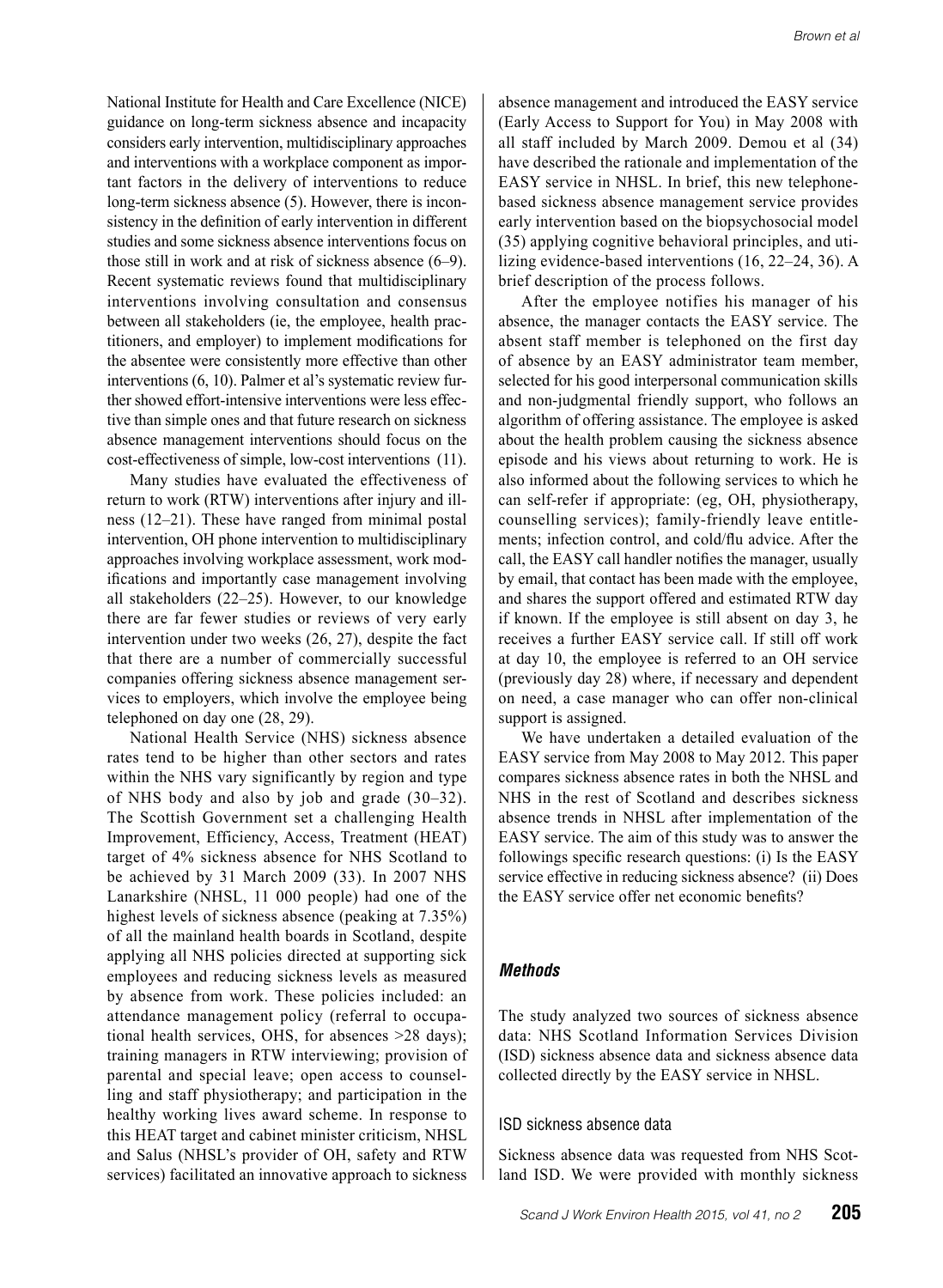absence rates (defined as the total number of working hours lost due to sickness absence divided by the total number of possible working hours) for all health boards in Scotland. This allowed us to produce two series of data for NHSL and NHS Scotland excluding NHSL (NHS rest of Scotland) from January 2007 to August 2012. Data prior to 2007 was not available. In 2007, there were 11 185 staff employed in NHSL and 143 032 staff employed in the NHS rest of Scotland.

The two series of data were analyzed using Box-Jenkins Autoregressive integrated moving average (ARIMA) time series methodology. For the NHSL time series, we adopted an input series that would allow the EASY intervention to slowly evolve from the start of the intervention in May 2008, when <0.01% of NHSL staff were covered, to when all NHSL staff were included (March 2009). Specifically, the intervention was modelled as "0" up to May 2008 and thereafter as a cumulative intervention, until March 2009 when the series was coded as "1". In order to put the EASY intervention in context, the NHS rest of Scotland series had to be modelled too as there was effectively a parallel (but less intensive) intervention at the national level to drive down absence rates. The other health boards were using different models/policies to that of the EASY intervention. The national intervention, for the purposes of statistical modelling, took the form of 0 up to May 2008 and 1 thereafter.

The 4% sickness absence HEAT target to be achieved by 31 March 2009 was further taken into account in the model as it was announced to all health boards in December 2007 (33). For NHSL, this involved designing and implementing the EASY service in late 2007/ early 2008, while other health boards, although not introducing an EASY type service, were tightening their sickness absence policies and procedures in the same time period. Specifically in this model, the HEAT target announcement was modelled as 0 up to December 2007 and 1 thereafter.

# The EASY service database

Salus at NHSL routinely collects all sickness absence events reported to the EASY service. The anonymized EASY database includes all sickness absence events from late May 2008 to early May 2012. Key descriptive statistics were carried out on the EASY database.

For the purposes of the analyses, there were three main exclusions criteria: (i) If the first day of absence (FDA) was a Saturday or Sunday (N=3012) [the EASY service is a Monday–Friday service and therefore it's not possible for these absentees to be phoned by the EASY service on the first day of absence]; (ii) date opened (ie, the date the EASY service contacted the absentee) was before the first day of absence  $(N=711)$ ; and (iii) date opened was equal to or after the RTW date (N=2916).

Due to overlaps between the three exclusion criteria, 5707 absences were excluded resulting in 32 921 absences (32 359 closed, 562 open) being analyzed.

For the mean duration of absence analysis, the data was divided into four years as follows: (i) year 1, May 2008–April 2009; (ii) year 2, May 2009–April 2010, (iii) year 3, May 2010–April 2011, (iv) year 4, May 2011–April 2012.

The novelty of the EASY service is that the intervention begins on the day one of sickness absence. The service relies on the line manager to inform the EASY call center of the employee's absence and, although the aim is for all absentees to be phoned on the FDA, this is not always the case. Reporting compliance is defined as the percentage of sickness events reported to EASY on the FDA.

#### Survival analyses and Cox's proportional hazards model

Absence duration was analyzed using Kaplan Meier survival analyses and Cox's proportional hazards model with Stata version 12.0 (StataCorp, College Station, TX, USA) to determine the hazard (risk) of the absentees returning to work. The censor date was 2 May 2012. The model takes into account each sickness absence event but also the multiple absences by individuals by calculating cluster robust standard errors. The following variables were included in the controlled model: sex, age, job family, cause of absence, day of absence, month of absence, year of absence. In the reporting compliance analysis, those absentees who returned to work on day one or two were removed in order to make the three groups (those phoned on the same day as FDA, those phoned one day after FDA, and those phoned two days after FDA) comparable.

#### Economic evaluation of the EASY service

The economic benefit from the EASY intervention was calculated by valuing the marginal gain in sickness absences. The gain was calculated as the additional mean hours per month of reduced sickness absence in NHSL relative to the hours of sickness absence reduced in other NHS boards. Hourly gains per month were converted to an annual equivalent and valued at the mean annual salary per staff member in NHSL. This gain was assumed to represent the value to NHSL of the additional hours gained. Mean annual salary was used in this study because, although job family was known, the individual job level was not recoded. Total EASY set-up and operating costs were subtracted from this estimated saving to provide the estimated net economic benefit from operating the EASY service.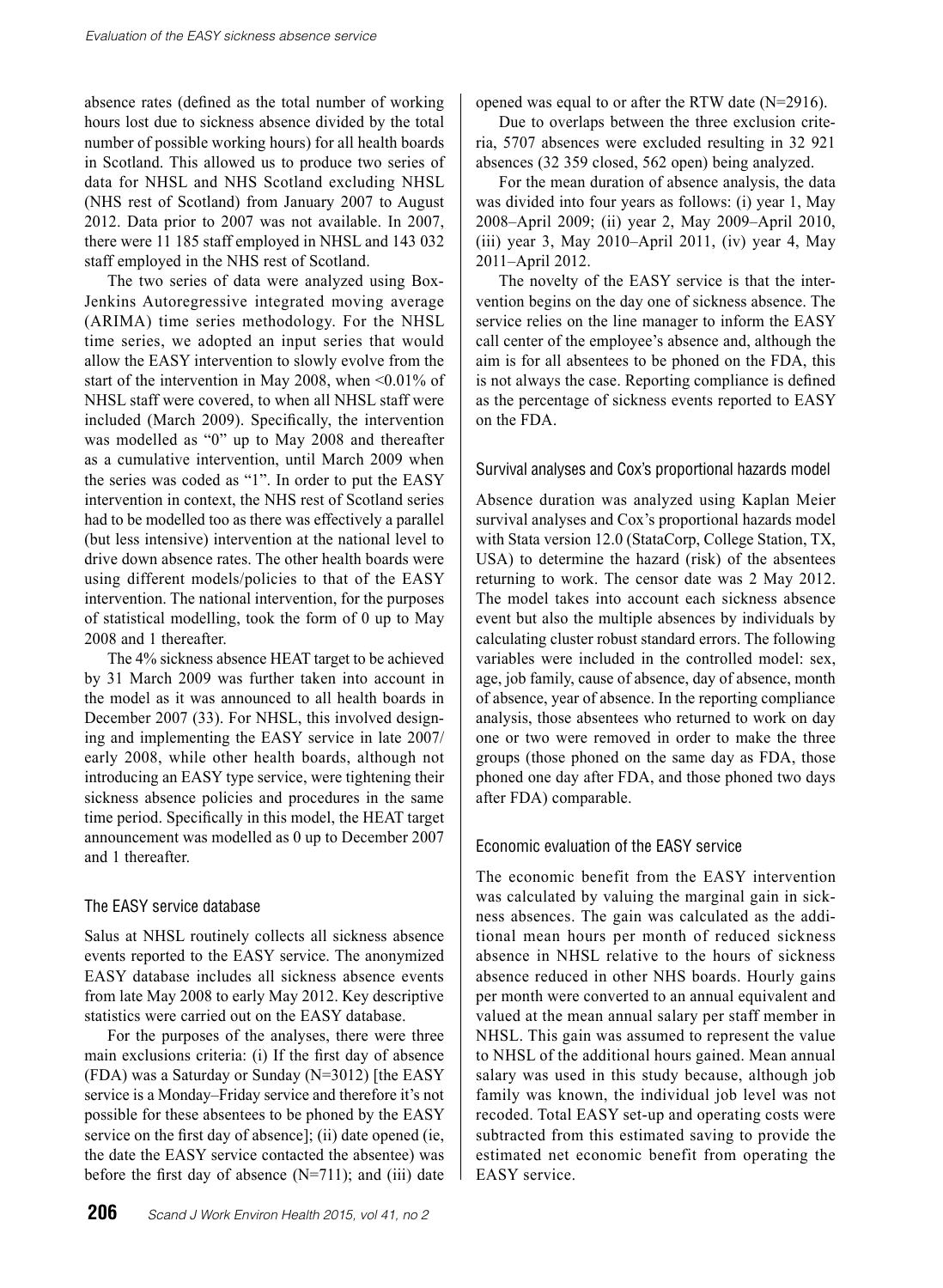Research and Development (R&D) management approval was granted to conduct the study within NHSL (R&D ID Number L11071).

#### *Results*

Figure 1 shows the monthly sickness absence rate for NHSL (solid line) and NHS rest of Scotland (dashed line) from January 2007 to August 2012.

For both NHSL and NHS rest of Scotland, there is clear evidence of a downward trend in sickness absence rates that is non-linear, as well as subject to strong seasonality (figure 1). The first 15 data points are prior to the implementation of the EASY intervention in NHSL, and NHSL has a higher sickness absence rate than that of the rest of Scotland for this time period. There was a continuing downward trend in the monthly sickness absence rate for NHSL and NHS rest of Scotland, but, for the first time in January 2009, NHSL had a lower sickness absence rate then NHS rest of Scotland. From April 2009, the NHSL monthly sickness absence rate was consistently lower than NHS rest of Scotland, apart from a brief period between March–May 2012.

The best model for NHSL was an autoregressive

(AR) (1, 12) moving average (MA) (3) model with hyperbolic trend (not shown) to capture the gradual nonlinear decline in the absence rate. The model coefficients are shown in table 1a. All parameters are highly significant and the adjusted  $R<sup>2</sup>$  shows that the model is a good fit to the observed series. Adding the intervention effect to the model improved the fit significantly. The Akaike Information Criterion (AIC) statistic is much lower and the adjusted  $\mathbb{R}^2$  increased to 0.89. The coefficient on the EASY intervention variable shows that the impact of the intervention was to reduce the sickness absence rate in NHSL by approximately 21% [95% confidence interval (95% CI)  $14-29$ ) P<0.001]. In addition, the variable capturing the HEAT announcement shows that the effect was to reduce sickness absence by 6%, but this did not reach statistical significance.

For NHS rest of Scotland (table 1b), the final model was identified as AR (1, 12, 13). After introduction of the policy intervention, the model fit was significantly better with the AIC statistic lower at -180.2 and adjusted  $R^2 = 0.75$ . The coefficient on the non-specific intervention variable shows that the tightening of the sickness absence policies across health boards (excluding NHSL) reduced sickness absence rates by approximately 9%  $(95\% \text{ CI } 4-15)$  with this significant at P<0.001. The effect of the HEAT announcement was found to be



Figure 1. Monthly sickness absence rate for National Health Service Lanarkshire (NHSL) (solid line) and for NHS rest of Scotland (dashed line) from January 2007 to August 2012. [EASY=Early Access to Support for You; HEAT=Health Improvement, Efficiency, Access, Treatment]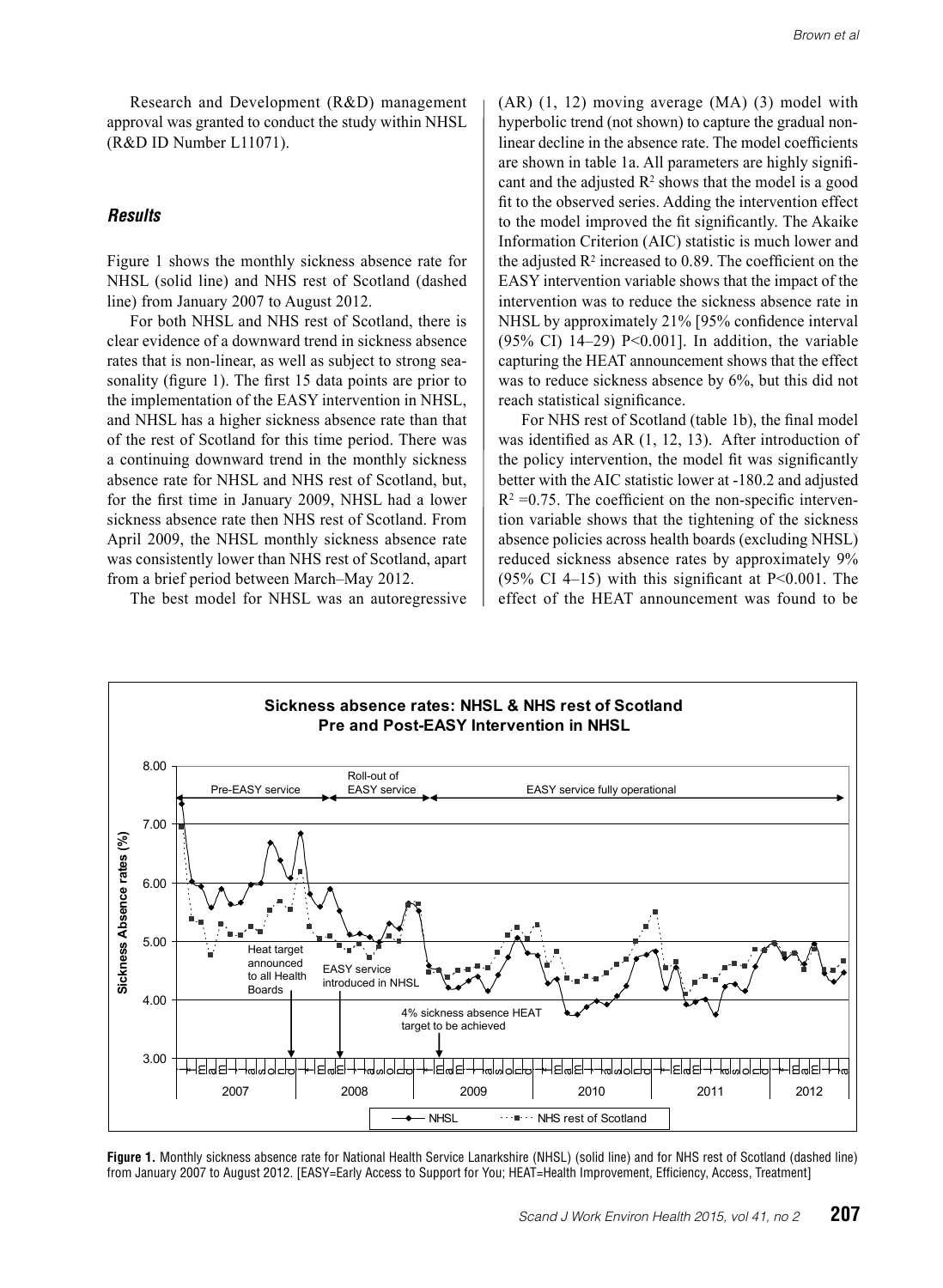**Table 1a.** Final model NHSL (National Health Service Lanarkshire) time series models. [95% CI=95% confidence interval; EASY=Early Access to Support for You; HEAT=Health Improvement, Efficiency, Access, Treatment]

| <b>Model Parameter</b>            | Estimate | Value     | 95% CI          | Probability |
|-----------------------------------|----------|-----------|-----------------|-------------|
| Intercept                         | 1.77     |           | $1.65 - 1.89$   | P < 0.001   |
| Moving average<br>factor 1 lag 3  | $-0.34$  |           | $-0.09 - -0.59$ | P < 0.01    |
| Autorearessive<br>factor 1 lag 1  | 0.44     |           | $0.26 - 0.62$   | P < 0.001   |
| Autoregressive<br>factor 1 lag 12 | 0.45     |           | $0.27 - 0.63$   | P < 0.001   |
| <b>EASY</b> intervention          | $-0.21$  |           | $-0.14 - -0.29$ | P < 0.001   |
| Step: Dec 2007<br>(HEAT target)   | $-0.06$  |           | $-0.13 - 0.02$  | $P = 0.118$ |
| R-square                          |          | 0.89      |                 |             |
| Akaike Information<br>Criterion   |          | $-163.50$ |                 |             |

**Table 1b.** Final model NHS (National Health Service) rest of Scotland time series models. [95% CI=95% confidence interval; HEAT=Health Improvement, Efficiency, Access, Treatment]

| <b>Model Parameter</b>                        | Estimate | Value     | 95% CI          | Probability |
|-----------------------------------------------|----------|-----------|-----------------|-------------|
| Intercept                                     | 1.62     |           | $1.56 - 1.68$   | P < 0.001   |
| Moving average<br>factor 1 lag 1              | 0.39     |           | $0.16 - 0.62$   | P<0.01      |
| Autoregressive<br>factor 1 lag 12             | 0.65     |           | $0.48 - 0.83$   | P < 0.001   |
| Autoregressive<br>factor 1 lag 13             | $-0.21$  |           | $-0.46 - 0.03$  | $P=0.090$   |
| Non-specific sickness<br>absence intervention | $-0.09$  |           | $-0.04 - -0.15$ | P < 0.001   |
| Step: Dec 2007<br>(HEAT target)               | 0.27     |           | $0.21 - 0.34$   | $P=0.390$   |
| R-square                                      |          | 0.75      |                 |             |
| Akaike Information<br>Criterion               |          | $-180.19$ |                 |             |

a 2.7% increase in sickness absence but this did not approach statistical significance.

As shown in table 2, the majority of the EASY service participants were female, 62% were >40 years, and 45% were nurses/midwives.

The EASY database records up to 25 reasons for absence. Figure 2a shows the top 6 causes of sickness absence plus all other causes. The left hand column shows the number of sickness absence events expressed as a percent of the total. The main cause of sickness absence is gastrointestinal problems (GI, 26.4%), followed by cold, cough and flu (CCF, 19.0%) and then musculoskeletal problems (MSK, 13.1%). The right hand column shows the impact of the sickness condition. GI problems only account for 12.0% of total days absent whereas MSK problems and mental health (MH) problems account for 22.5% and 19.5% of days absent due to these latter conditions typically having longer durations of absence.

| <b>Table 2.</b> Description of EASY (Early Access to Support for You) |  |
|-----------------------------------------------------------------------|--|
| service population by sex, age and job family, 2008.                  |  |

|                            | N     | % of total |
|----------------------------|-------|------------|
| Sex                        |       |            |
| Male                       | 3997  | 12.1       |
| Female                     | 28924 | 87.9       |
| Age (years)                |       |            |
| $16 - 29$                  | 5086  | 15.4       |
| $30 - 39$                  | 7387  | 22.4       |
| $40 - 49$                  | 10628 | 32.3       |
| $50 - 59$                  | 8466  | 25.7       |
| >60                        | 1354  | 4.1        |
| Job family                 |       |            |
| Administrative services    | 6692  | 20.3       |
| Allied health profession   | 3281  | 10.0       |
| <b>Healthcare sciences</b> | 1471  | 4.5        |
| Manager                    | 100   | 0.3        |
| Medical and dental         | 710   | 2.2        |
| Medical and dental support | 608   | 1.8        |
| Nursing/midwifery          | 15064 | 45.8       |
| Other therapeutic          | 1327  | 4.0        |
| Personal and social care   | 284   | 0.9        |
| Support services           | 3384  | 10.3       |

Figure 2b shows a Kaplan Meier RTW curve for all events by cause of sickness absence. RTW for staff absence because of MH problems is much longer than all other causes of absences. For example, 50% for staff absent from work due to a MH problem had returned to work by 28 days whereas 50% of staff off work due to respiratory problems returned to work within 7 days.

Figure 3 shows the mean duration of absence by each absence cause for years one, two, three, and four of the EASY service. Absences due to MSK problems lasted an average 31.8 days in year one, and there were significant decreases in mean duration of MSK absences in years two (26.0 days) and three (26.7 days). MSK absences decreased further in year four (mean duration 19.7 days, a 38% decrease compared to year one). There was no significant change in the mean duration of all other absences except for the following: CCF absences increased in year two compared to one by 15.1%; GI absences decreased by 22.8% in year four compared to one; "other" causes which decreased by 33.5% in year four compared to one. MH absences showed a decreasing trend in the length of absence, but this effect was not significant.

Reporting compliance is defined as the percentage of sickness events reported to the EASY service on the FDA and, in this study, was calculated to be approximately 80%. Figure 4 compares the RTW patterns of those who were phoned by the EASY service on the same day as their FDA (N=18 573) with those phoned one day after FDA (N=3096) and those phoned two days after FDA (N=855). All the mild cases of employees who returned to work on day one or two (N=8003) were removed prior to analyses in order to make the three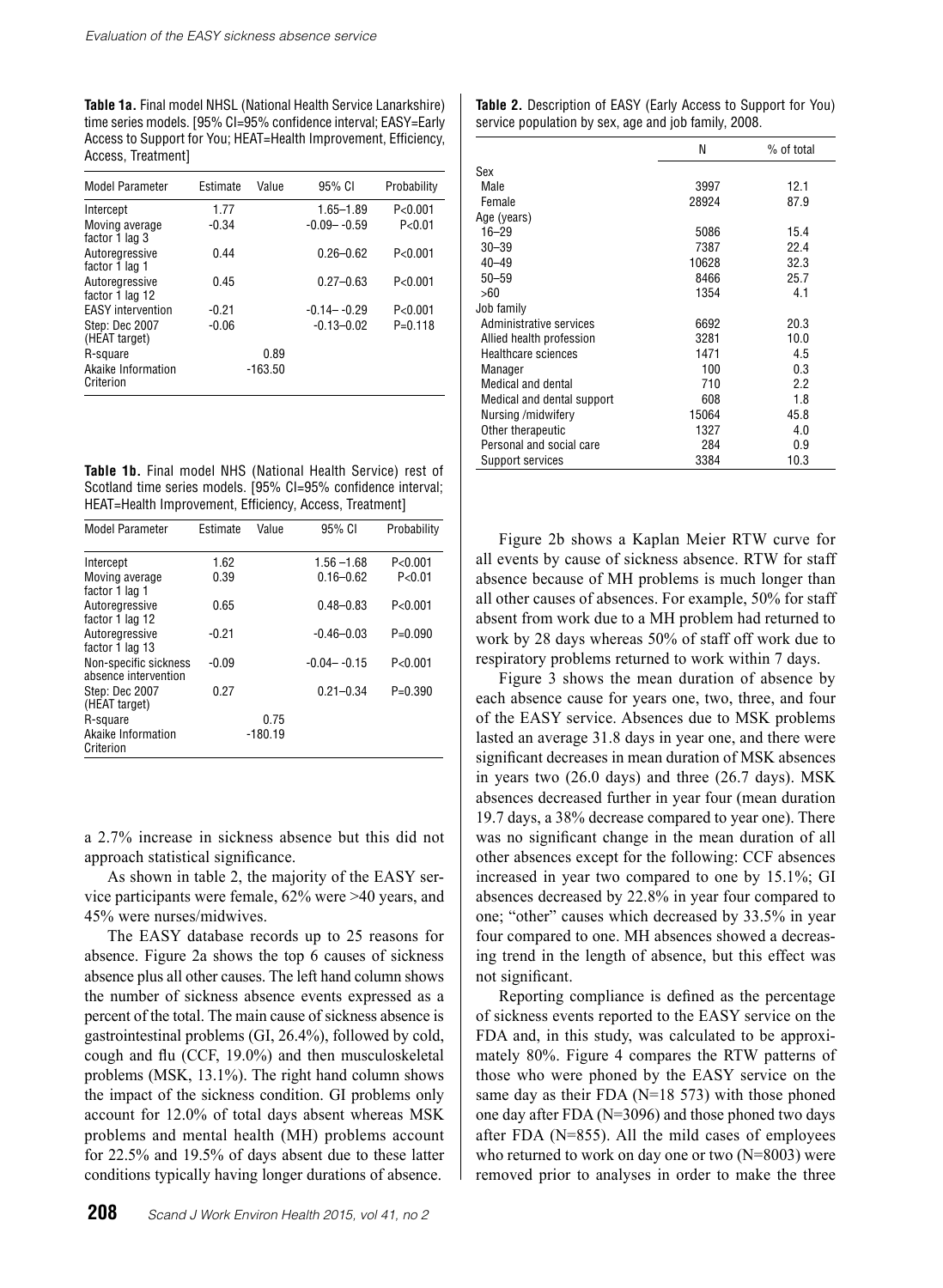







groups comparable. The likelihood of returning to work using Kaplan Meier survival analyses and Cox's proportional hazards model was estimated. Uncontrolled, those phoned one day after FDA were 13.8% less likely to return to work, P<0.001 (controlled 1.1% less likely to return to work, P=0.592). Uncontrolled, those phoned two days after FDA were 28.3% less likely to return to work, P<0.001 (controlled 13.7% less likely to return to work, P<0.001).

Extrapolating the time series analyses for NHSL and NHS rest of Scotland indicated the EASY service had achieved additional savings, relative to other initiatives conducted across Scotland, of 1825 hours per month. Over the four years up to May 2012, these totaled 87 600 hours or 2336 additional weeks or 44.71 years saved as a result of the EASY service.

The NHSL annual report and accounts for the period 1 April 2008 to 31 March 2012 reported total salaries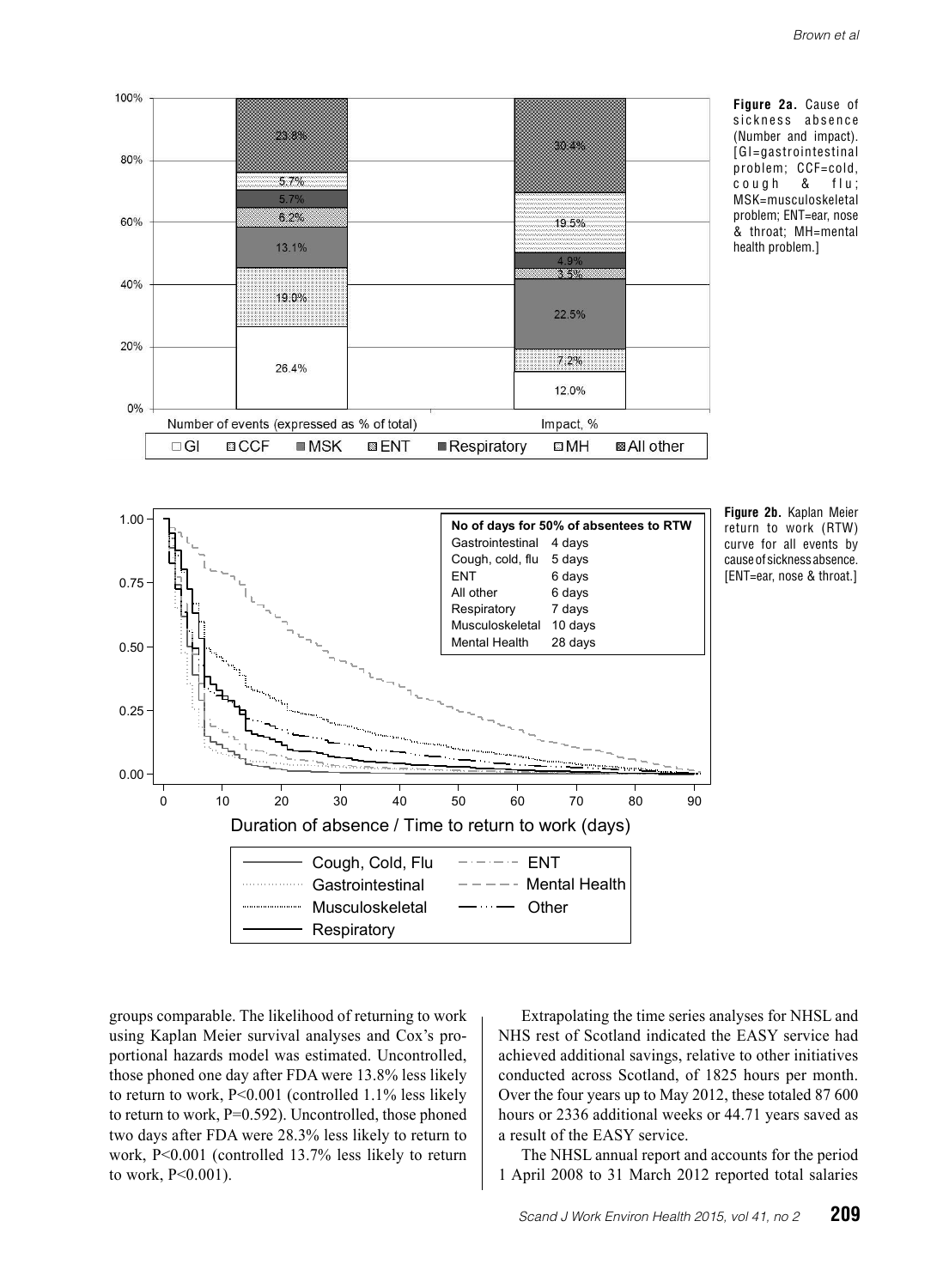

**Figure 3.** Mean duration (in days) of absence by cause of sickness absence for years 1–4 of the EASY (Early Access to Support for You) service. \*P<0.05; #P<0.01. [ENT=ear, nose & throat]



**Figure 4.** Kaplan Meier return to work (RTW) curve for those phoned by the EASY (Early Access to Support for You) service on the same day as first day of absence (FDA), 1 day and 2 days after FDA.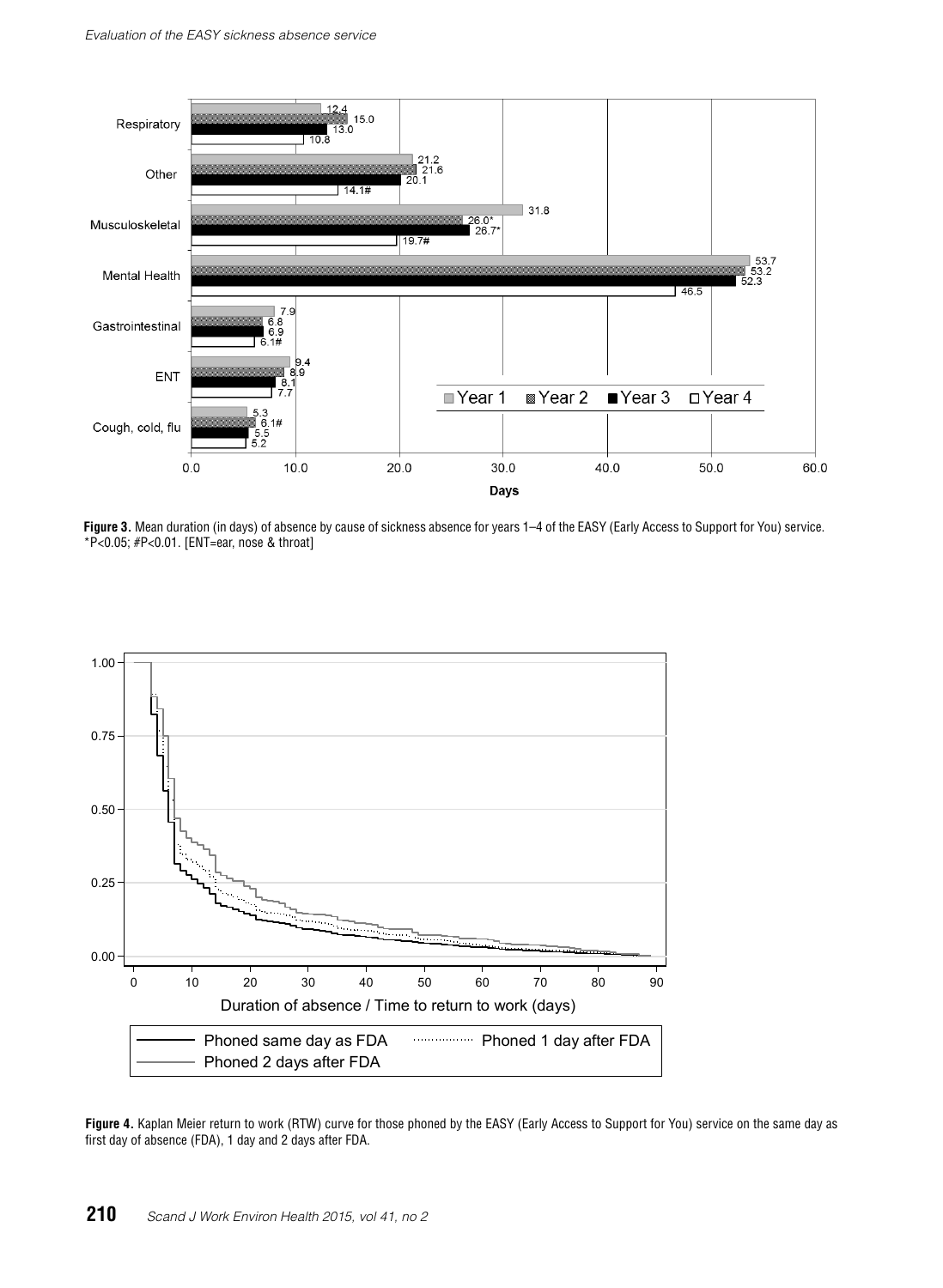**Table 3.** Annual and total costs to operate the EASY (Early Access to Support for You) service.

|                                               | 2008/9 £ | 2009/10 £ | 2010/11 £ | 2011/12E  |
|-----------------------------------------------|----------|-----------|-----------|-----------|
| 2 human resource advisers to 31 March 2011    | 66 000   | 66 000    | 66 000    |           |
| 2 nurses                                      | 66 000   | 66 000    | 66 000    | 66 000    |
| 3.5 call handlers                             | 70 000   | 70 000    | 70 000    | 70 000    |
| 1 supervisor                                  | 28 000   | 28 000    | 28 000    | 28 000    |
| 1 analyst to 2010/11 then 0.5                 | 42 000   | 42 000    | 42 000    | 21 000    |
| 1 manager to 2010/11 then 0.5                 | 50 000   | 50 000    | 50 000    | 25 000    |
| IT maintenance                                | 500      | 500       | 500       | 500       |
| Start-up costs amortized over 5 years at 3.5% | 13 072   | 13 072    | 13 072    | 13072     |
| Total                                         | 335 572  | 335 572   | 335 572   | 223 572   |
| Grand total                                   |          |           |           | 1 230 290 |

and total staff employed. Over the four years, the mean annual salary per staff member was £31 240 (37). Multiplying annual years saved (44.71) by this annual salary provides an estimate of total savings from reduced sickness absence of £1 396 680.

Data provided by NHSL human resources showed overtime costs reduced from £3.43M in 2008/09 to £2.46M in 2009/10 to £1.85M in 2010/11, with a slight increase to £2.30M in 2011/12. Some of the savings in hours and hence costs may be because of the EASY service but attribution is not possible. There was no evidence of a reduction in other labor related costs such as bank nursing and midwifery costs in NHSL relative to the rest of Scotland.

Salus provided estimates of the annual staff required, associated operating costs, and initial start-up costs for the EASY service (table 3). In the first three years, 10.5 staff were employed in operating the EASY service, declining to 7.5 in 2011/12. Start-up costs incurred in 2008/09 consisted of £23 000 for capital equipment, 50% of the annual cost of a band-8 nurse and 10% of the cost of the Director of Salus. These costs were amortized over five years at an annual cost of capital of 3.5%. Estimated total costs over the four years are £1 230 290.

The estimated net benefit of £166 390 is obtained by deducting this cost from the estimated savings. Return on investment is the ratio of savings to direct cost and was estimated to be 1.135 to 1. In future years, if savings remain at 1825 hours per month, the annual value of these is estimated at £349 170, compared to costs of £223 572 (costs from 2011/12), giving a return on investment of 1.56 to 1.

#### *Discussion*

This study has shown that the EASY service was effective in reducing sickness absence by 21% in NHSL, whereas the nonspecific tightening of the sickness absence policies across the rest of Scottish NHS health boards reduced sickness absence by approximately 9%. This new approach to managing sickness absence enabled NHSL to decrease its sickness absence rate from above the Scottish average (NHS rest of Scotland) to below the average and even below the 4% HEAT target in the summer months. Furthermore, the EASY service reduced the mean duration of MSK absences in years two, three, and four compared to year one and the findings from this study suggest that intervention on day one is better than day two, and day two is better than day three, although residual confounding by other factors affecting outcome cannot be ruled out. This study also showed that the EASY service improved economic efficiency; the value of the hours saved comfortably exceeded the cost of the intervention.

The EASY service is based on the biopsychosocial model (35) and uses a case management approach to manage sickness absence. Case management uses a demedicalized model and is defined as a collaborative process which assesses, plans, implements, coordinates, monitors and evaluates the options and services required to meet an individual's health, social care, educational and employment needs, using communication and available resources to promote quality cost effective outcomes (38) and is about empowering individuals. Smedley et al (39) showed that a later (from four weeks) sickness absence intervention for NHS staff in England, which used an intensive case management-based rehabilitation program modelled on that in NHSL, reduced long-term absence in hospital employees. The main improvement in outcomes was for absences attributed to health problems other than musculoskeletal disorders and mental illness. This provides evidence of the utility of the biopsychosocial model both for long- and shortterm absence.

The EASY service intervened from day one of sickness absence. NICE guidance on sickness absence management recommends early sickness intervention but there are few studies or reviews (26, 27) of very early intervention (under two weeks) despite a number of commercially successful companies offering sick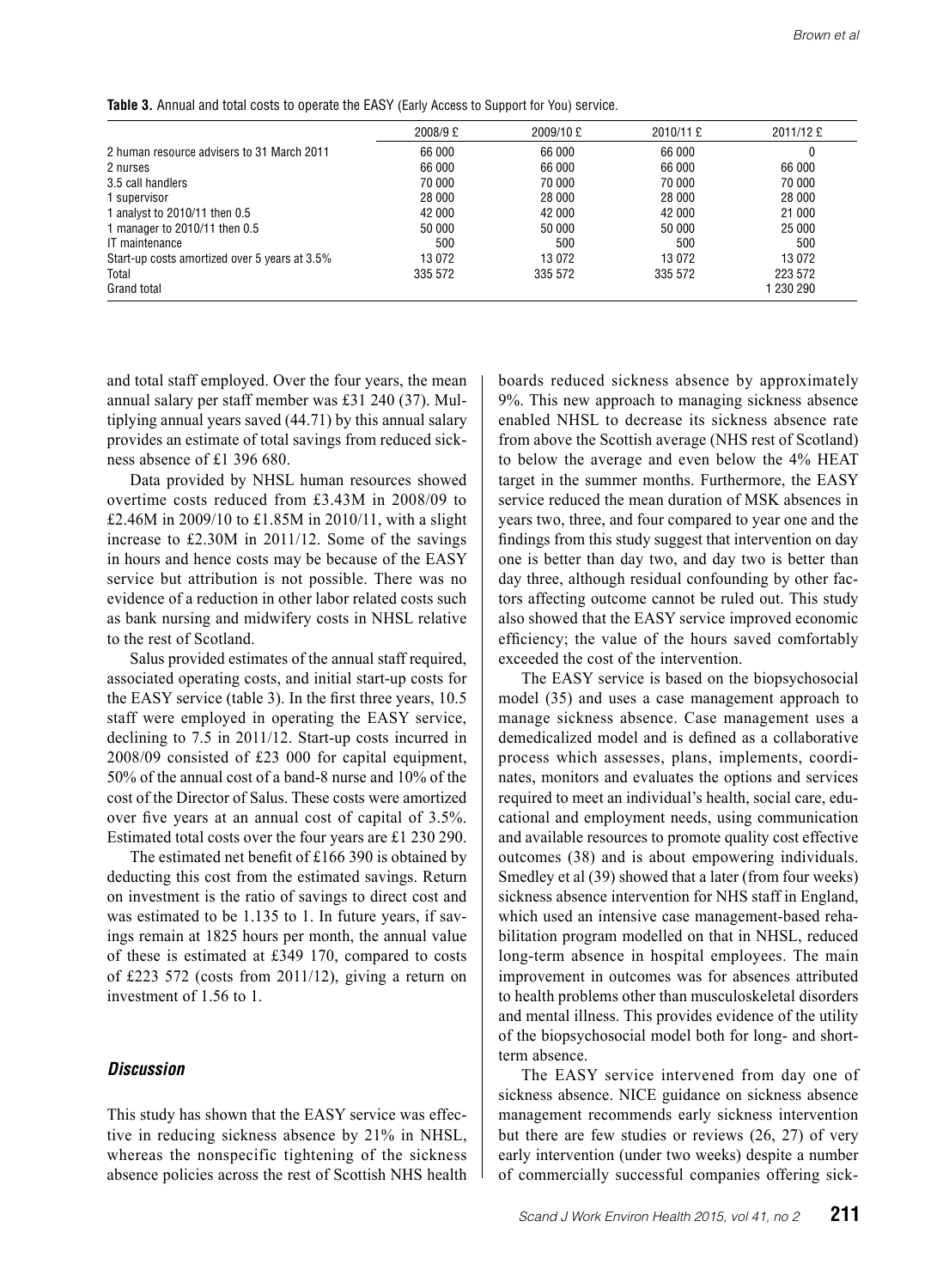ness absence management services to employers which involve the employee being telephoned on day one (28, 29). One very early intervention that decreased sickness absence significantly after implementation was a petrochemical company in-house disability management program, DMP (26, 29). The DMP intervenes very early in the sickness absence spell and at day four of absence, the absentee is assigned a case manager. As with the EASY service, the case manager communicates with and coordinates efforts of the parties involved (the employee, employee's physician, company physicians, employee's supervisor, human resources, benefits administration) to ensure that the employee receives proper medical care, access to professional healthcare advice and company benefits for which they are eligible, and explores the appropriateness of transitional duty. The goal of the DMP is to enhance the ability of an employee experiencing a non-occupational illness or injury to safely return to transitional or full duty at the earliest possible time. Like the EASY service, the DMP showed that a successful intervention required sustained efforts of the employee, employer, OHS and HR and that, by connecting all the stakeholders, the employee can successfully return to work.

This study showed that the EASY service was effective in reducing sickness absence, in terms of hours lost, in NHSL. From April 2009, the NHSL monthly sickness absence rate was consistently lower than NHS rest of Scotland apart from a brief period between March to May 2012. Reasons for this are unclear but may reflect a reduction in management focus, which occurred because of the lower sickness absence levels. A limitation was that monthly sickness absence data was only available from January 2007 and therefore only 15 time points were available from before the start of the intervention. While this is a low number of pre-intervention data points, the series shows no sign of any obvious trend over that period that could "confound" the effect of the EASY intervention when it started.

Much sickness absence data, including the ISD data used in this study, does not record the reason for absence. However the EASY database collected locally by Salus in NHSL does record cause of sickness absence and therefore a major advantage for this study was being able to investigate duration of sickness absence spell by cause of absence and show differential effects. With the exception of the category CCF, all other categories of sickness absence showed a reduction in duration over the four years and this was significant for MSK, GI, and "other" (figure 3). This suggests that the intervention was influencing sickness absence behavior among employees and may also reflect the more proactive approach that the service required of line managers. It could be argued that the intervention would be better focused on MSK, MH, and other causes of longterm absence, and other usually shorter-term conditions including CCF could be managed by line managers. However the EASY intervention was designed to be a supportive, non-judgmental biopsychosocial intervention for all staff with health problems, and such health interventions were viewed as being outside the remit and competencies of line managers.

It was not possible to have a control group in NHSL as the EASY intervention was unique to NHSL. However, during the roll out period it was observed that staff not involved in the early roll out of the intervention also demonstrated a significant reduction in sickness absence (table 1a), possibly a result of the extensive communication exercise to all staff.

The novelty of the EASY service is that it intervenes on the FDA. The service relies on the line manager informing the EASY call center of the employee's absence and although the aim is for all absentees to be phoned on the FDA, compliance with this guidance was calculated to be approximately 80%. Those absentees phoned on the FDA and those phoned on subsequent days are not directly comparable because every day of delay in not being phoned by the EASY service removes the mild cases who have already gone back to work. We therefore attempted to correct for these cases by carrying out the analysis shown in figure 4 and removing the early returners to work, although residual confounding cannot be ruled out. It is also possible that the characteristics of line managers and their employees phoned subsequent to FDA differed from those involved in FDA calls. Those absentees who were phoned one or two days after their FDA were significantly less likely to return to work than those phoned on their FDA. This finding shows the importance of early intervention for all absentees and might support earlier intervention in routine, general NHS non-occupational service delivery for individuals with MSK, GI, and possibly other disorders.

In 2009, the Department of Health commissioned an independent review of the health and wellbeing of NHS staff in England (30). The Boorman review found that the direct cost of staff sickness absence was £1.7 billion and recommended that the NHS could reduce rates of sickness absence by a third with an estimated annual direct cost saving of £555 million. Other previous research has shown that workplace-based interventions, including disability management interventions, often do not undertake economic analyses and that those that do are often weak (40, 41). Therefore it was important that an economic evaluation of the EASY service was included as part of this study. Reducing absences may be anticipated to bring about other savings, particularly for critical frontline services; sickness absence disrupts handovers on a ward and places strain on remaining staff. A key limitation is not being able to quantify these benefits. Thus estimated benefits are conservative.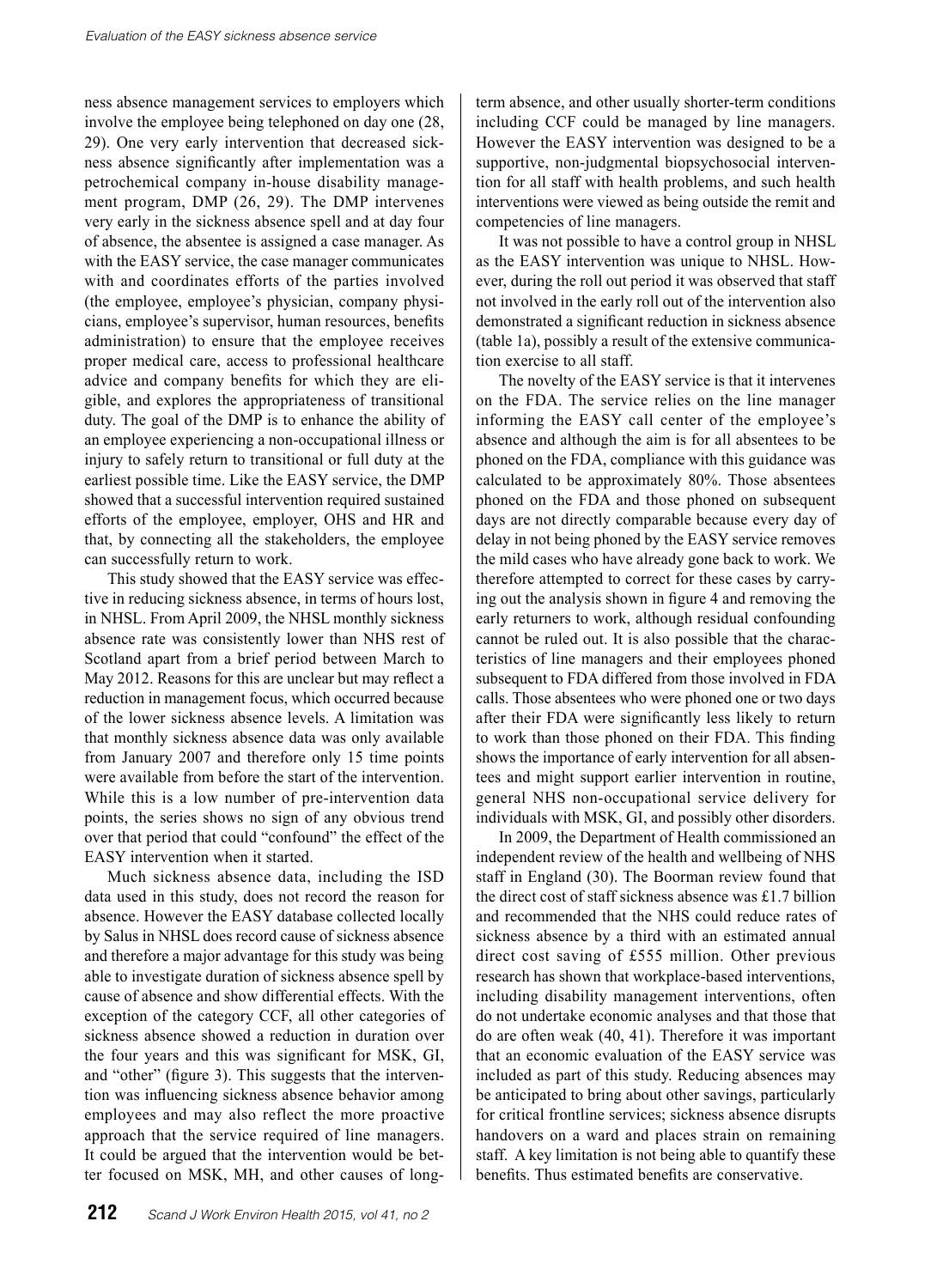A second limitation is the analysis assumed the EASY service only saved additional hours in NHSL over and above those achieved by other health boards in Scotland. In fact, the EASY service also made a major contribution to the Board achieving the national rate reduction. For example, if 50% of the costs delivered the reduction in sickness absence equivalent to that achieved nationally, then the additional costs would fall to £615 145, yielding net savings of £781 535, with a return on investment of 2.27 to 1.

The data show the EASY service contributing to both efficiency savings, equivalent to 44 years of absences avoided, and direct savings through reductions in absences and overtime costs. However, the savings represent the opportunity cost of the absence and are not net cash savings. Moreover the hours saved have been valued at the average mean salary cost, which may overstate savings if the majority of the hours saved are paid below the mean salary rate. This is a data limitation. There is also a risk that the costs to deliver the service are not fully captured or are overstated given this was a new service with increased start-up expenditure which has not been sustained. Although the EASY service has reduced sickness absence overall, further study is needed to ascertain the relative effectiveness in subgroups of absence and whether there is an optimum time to intervene on the different conditions causing sickness absence.

A further potential benefit of reduced sickness absence is that it is an indirect measure of staff engagement and, where staff engagement has been showed to be high, it has been observed that patient mortality is reduced (42). This was not further explored in this study but is worthy of further research.

The aim of this project was to evaluate an early intervention and inform potential wider public health interventions. After the project was agreed, a major government-funded sickness absence review was published in 2011 (1) and this was followed by a government response in early 2013 proposing a health and work service (HWS) to be introduced in late 2014 which will provide an independent OH assessment and intervention in workers who have had sickness absence for four weeks (2).

This study provides important new evidence for policy-makers to consider. The established paradigm within the Department for Work and Pensions and many enterprises is that early intervention is not an efficient use of resources because of the large number of individuals who will return to work relatively early without any specific intervention. This reactive rather than proactive paradigm has informed the timing of the proposed HWS at four weeks (2); the design of the job retention and rehabilitation pilots which tested interventions over six weeks off work (43); eligibility for the work program being set at between 6–12 months off work (44); many individuals with long-term work incapacity not accessing vocational rehabilitation interventions for several years after losing their jobs; and the traditional approach by employers of arranging an OH intervention after day 28 (45). What is clear from this study and the lessons drawn from sports medicine (46) is that very early intervention can be beneficial. Indeed, it may help to prevent chronicity of health problems and the downward spiral to worklessness and dependency among the significant proportion who fall out of work due to ill health each year and who cumulatively contribute to the £100 billion ill health and benefit costs that the UK spends each year (1, 2).

The finding that a service of this type can reduce sickness absence among these employees is likely to be generalizable to other similar populations and should be trialed in other settings. If this effect was consistent then it would be evidence pointing to the need for a much more proactive, very early, biopsychosocial approach for the management of sickness absence in the wider community. Given sickness absence costs to the economy around £15 billion a year (1), if the 21% reduction in sickness absence that was achieved by this model was extrapolated across the UK, this would reduce societal costs by potentially £3.15 billion pounds. Sickness absence is important for individuals, enterprises, and socioeconomic wellbeing and further exploration of early sickness absence interventions are required.

#### Concluding remarks

This project has shown that the EASY service, which intervenes from day one of sickness absence, has been effective in reducing sickness absence in NHSL compared to all other health boards in Scotland and has enabled NHSL to perform better than all other Scottish health boards in terms of sickness absence management and potentially improving patient care. In particular the EASY service is effective in reducing sickness absence in terms of hours lost in NHSL. The mean duration of MSK absences was significantly shorter in years two, three, and four compared to year one. Those absentees phoned on FDA were more likely to return to work than those phoned on subsequent days. The EASY service has realized economic benefits; the value of the hours saved from the reduced sickness absence exceeds the cost of operating the service. The study highlights the importance of early intervention for sickness absence management. Further studies could be undertaken to identify if more or less contact with the absentee is beneficial and whether the timing of that contact is important for particular absence subgroups.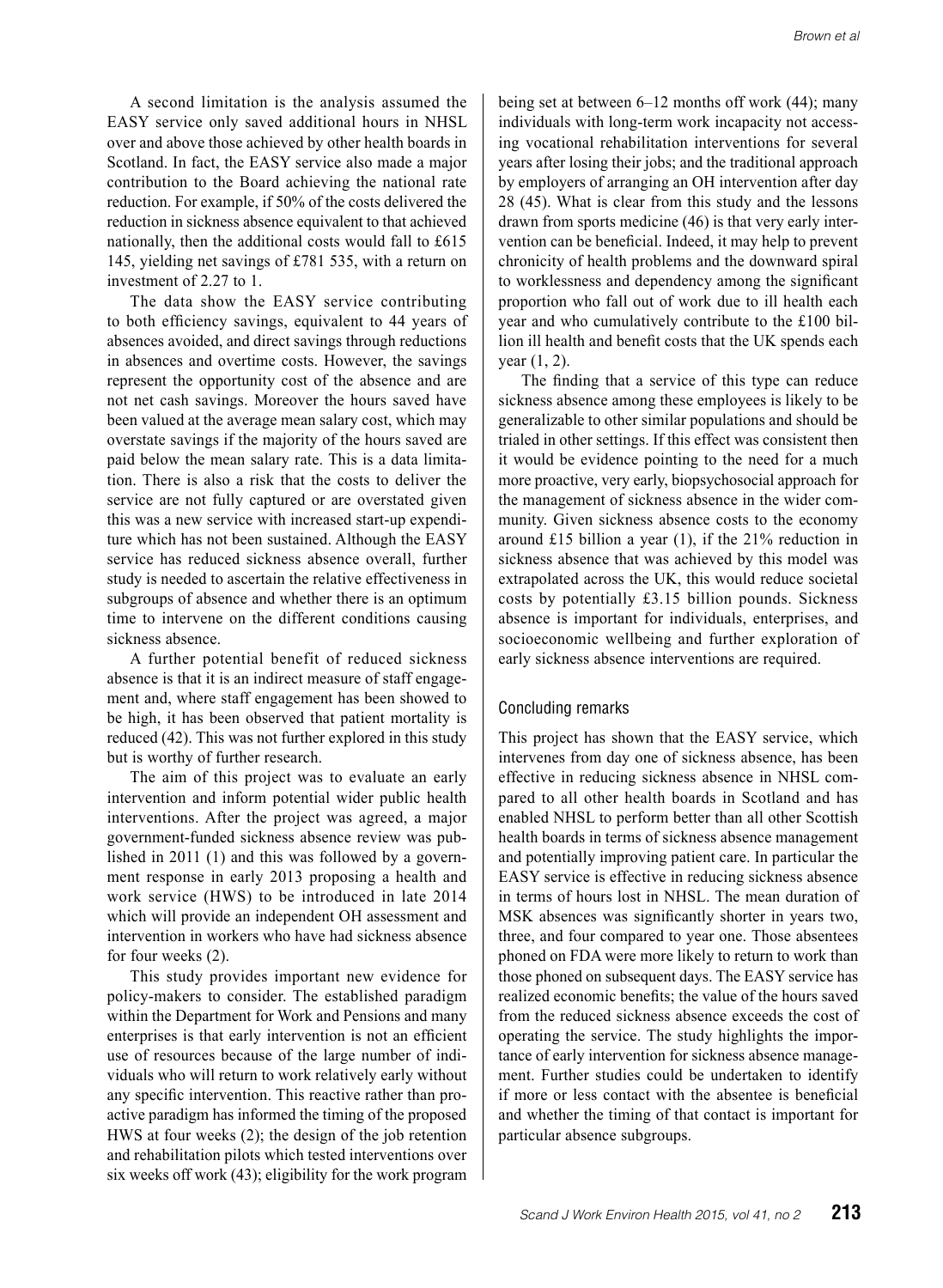# *Acknowledgments*

The authors would like to acknowledge Mark Kennedy, Keith Murray, Moyra Anderson, Mairi Gaffney, Robert Atkinson, and Raymond Hamill for their support in this project and NHS Scotland ISD for providing the NHS sickness absence rate data for Scotland.

#### Funding

J Brown was funded by a grant from the CSO/Scottish Collaboration for Public Health Research Policy (SCPH/15). E Demou was supported by the Medical Research Council (partnership grant MC/PC/13027) and by the Lanarkshire Acute Hospitals NHS Trust.

#### Competing interests

The authors declare no competing interests.

# *References*

- 1. Black C, Frost D. Health at work an independent review of sickness absence. Norwich: The Stationery Office; 2011.
- 2. Department for Work and Pensions. Fitness for work: the Government response to 'Health at work - an independent review of sickness absence'. Norwich: The Stationery Office; 2013.
- 3. MacEachen E, Clarke J, Franche R, Irvin E, Group W-bRtWLR. Systematic review of the qualitative literature on return to work after injury. Scand J Work Environ Health. 2006;32(4):257-69. <http://dx.doi.org/10.5271/sjweh.1009>.
- 4. Vahtera J, Kivimaeki M. Reducing sickness absence in occupational settings. Occup Environ Med. 2008;65(4):219- 20. <http://dx.doi.org/10.1136/oem.2007.036061>.
- 5. Gabbay M, Taylor L, Sheppard L, Hillage J, Bambra C, Ford F, et al. NICE guidance on long term-term sickness and incapacity. Br J Gen Pract. 2011:e118-e24. [http://dx.doi.](http://dx.doi.org/10.3399/bjgp11X561221) [org/10.3399/bjgp11X561221](http://dx.doi.org/10.3399/bjgp11X561221).
- 6. Hoefsmit N, Houkes I, Nijhuis F. Intervention characteristics that facilitate return to work after sickness absence: a systematic literature review. J Occup Rehabil. 2012;22(4):462- 77. <http://dx.doi.org/10.1007/s10926-012-9359-z>.
- 7. Kant I, Jansen N, van Amelsvoort L, van Leusden R, Berkouwer A. Structured early consultation with the occupational physician reduces sickness absence among office workers at high risk for long-term sickness absence: a randomized controlled trial. J Occup Rehabil. 2008;18(1):79- 86. <http://dx.doi.org/10.1007/s10926-007-9114-z>.
- 8. Lexis M, Jansen N, Huibers M, van Amelsvoort L, Berkouwer A, Ton G, et al. Prevention of long-term sickness and major depression in high-risk employees: a randomised controlled trial. Occup Environ Med. 2011;68:400-7. [http://dx.doi.](http://dx.doi.org/10.1136/oem.2010.057877)

[org/10.1136/oem.2010.057877](http://dx.doi.org/10.1136/oem.2010.057877).

- 9. Shiri R, Martimo K, Miranda H, Ketola R, Kaila-Kangas L, Liira H, et al. The effect of workplace intervention on pain and sickness absence caused by upper-extremity musculoskeletal disorders. Scand J Work Environ Health. 2011;37(2):120-8. <http://dx.doi.org/10.5271/sjweh.3141>.
- 10. Carroll C, Rick J, Pilgrim H, Cameron J, Hillage J. Workplace involvement improves return to work rates among employees with back pain on long-term sick leave: a systematic review of the effectiveness and cost-effectiveness of interventions. Disabil Rehabil. 2010;38(8):607-21. [http://](http://dx.doi.org/10.3109/09638280903186301) [dx.doi.org/10.3109/09638280903186301](http://dx.doi.org/10.3109/09638280903186301).
- 11. Palmer KT, Harris EC, Linaker C, Barker M, Lawrence W, Cooper C, et al. Effectiveness of community- and workplacebased interventions to manage musculoskeletal-related sickness absence and job loss: a systematic review. Rheumatol. 2012;51(2):230-42. [http://dx.doi.org/10.1093/rheumatology/](http://dx.doi.org/10.1093/rheumatology/ker086) [ker086](http://dx.doi.org/10.1093/rheumatology/ker086).
- 12. Allebeck P, Mastekaasa A. Chapter 3. Causes of sickness absence: research approaches and explanatory models. Scand J Public Health. 2004;32:36-43. [http://dx.doi.](http://dx.doi.org/10.1080/14034950410021835) [org/10.1080/14034950410021835](http://dx.doi.org/10.1080/14034950410021835).
- 13. Blonk RWB, Brenninkmeijer V, Lagerveld SE, Houtman ILD. Return to work: A comparison of two cognitive behavioural interventions in cases of work-related psychological complaints among the self-employed. Work Stress. 2006;20(2):129-44. <http://dx.doi.org/10.1080/02678370600856615>.
- 14. Bultmann U, Sherson D, Olsen J, Hansen CL, Lund T, Kilsgaard J. Coordinated and Tailored Work Rehabilitation: A Randomized Controlled Trial with Economic Evaluation Undertaken with Workers on Sick Leave Due to Musculoskeletal Disorders. J Occup Rehabil. 2009;19(1):81- 93. <http://dx.doi.org/10.1007/s10926-009-9162-7>.
- 15. Butler RJ, Johnson WG, Gray BP. Timing makes a difference: early nurse case management intervention and low back pain. Prof Case Manage. 2007;12(6):316-27. [http://dx.doi.](http://dx.doi.org/10.1097/01.PCAMA.0000300404.07948.86) [org/10.1097/01.PCAMA.0000300404.07948.86](http://dx.doi.org/10.1097/01.PCAMA.0000300404.07948.86).
- 16. Franche R, Baril R, Shaw W, Nicholas M, Loisel P. Workplacebased return-to-work interventions: Optimizing the role of stakeholders in implementation and research. J Occup Rehabil. 2005;15(4):525-42. [http://dx.doi.org/10.1007/s10926-005-](http://dx.doi.org/10.1007/s10926-005-8032-1) [8032-1.](http://dx.doi.org/10.1007/s10926-005-8032-1)
- 17. Higgins A, O'Halloran P, Porter S. Management of Long Term Sickness Absence: A Systematic Realist Review. J Occup Rehabil. 2012;22(3):322-32. [http://dx.doi.org/10.1007/](http://dx.doi.org/10.1007/s10926-012-9362-4) [s10926-012-9362-4.](http://dx.doi.org/10.1007/s10926-012-9362-4)
- 18. Okurowski L, Pransky G, Webster B, Shaw WS, Verma S. Prediction of prolonged work disability in occupational low-back pain based on nurse case management data. J Occup Environ Med. 2003;45(7):763-70. [http://dx.doi.](http://dx.doi.org/10.1097/01.jom.0000079086.95532.e9) [org/10.1097/01.jom.0000079086.95532.e9](http://dx.doi.org/10.1097/01.jom.0000079086.95532.e9).
- 19. Steenstra IA, Anema JR, Van Tulder MW, Bongers PM, de Vet HCW, van Mechelen W. Economic evaluation of a multi-stage return to work program for workers on sick-leave due to low back pain. J Occup Rehabil. 2006;16(4):557-78. [http://dx.doi.](http://dx.doi.org/10.1007/s10926-006-9053-0) [org/10.1007/s10926-006-9053-0](http://dx.doi.org/10.1007/s10926-006-9053-0).